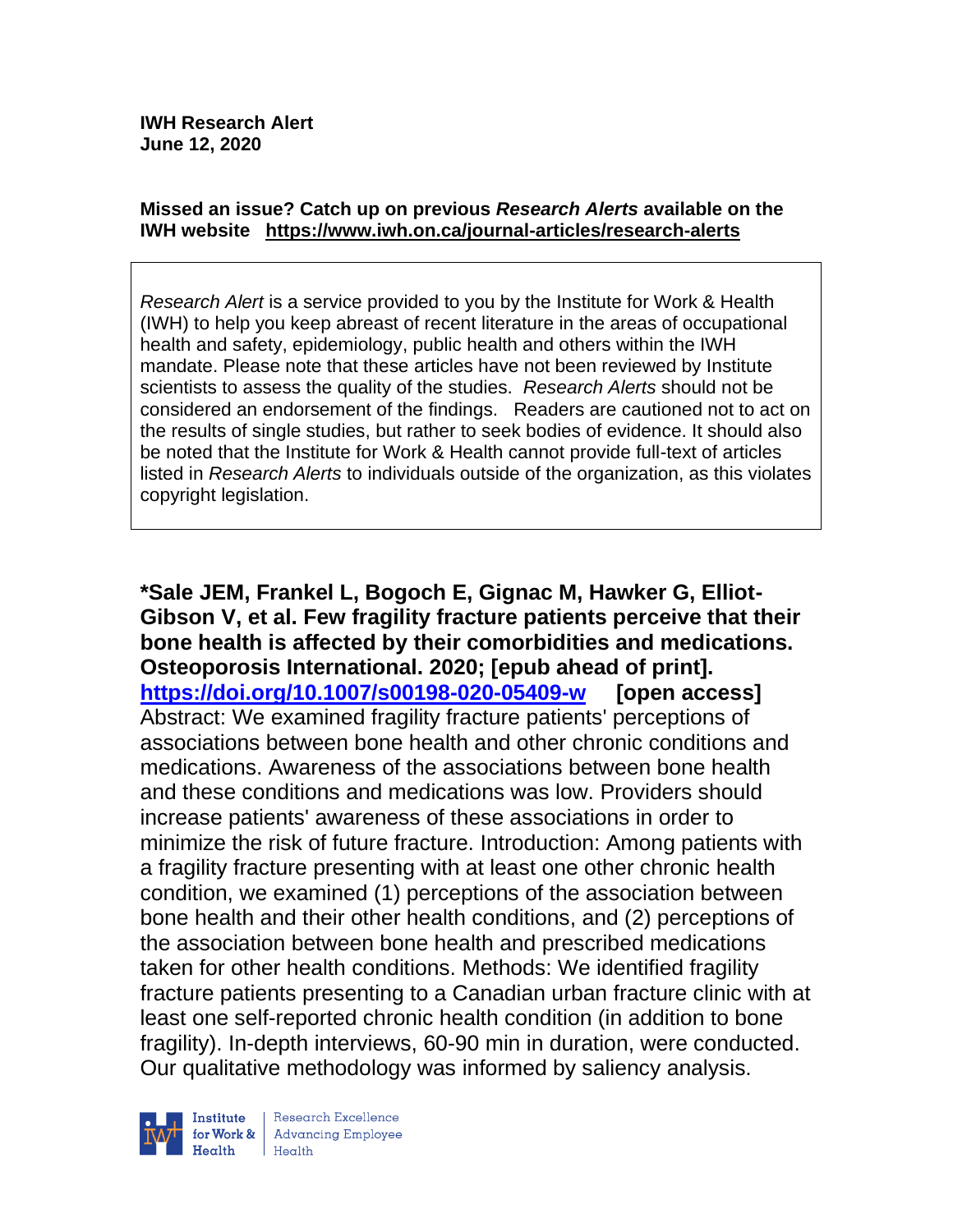Results: We interviewed 26 patients (21 females, 5 males) aged 45 to 84 years old. Participants were taking 1-13 medications each and presented with a variety of comorbidities (range 1-7). All participants described at least one condition or medication they were currently taking for which there existed evidence of a negative effect on bone health (increased risk of fracture, bone loss, falling). Two participants perceived a correct association between their other health conditions and compromised bone health, and four participants perceived a correct association between their medications and compromised bone health. Conclusion: All patients reported a chronic health condition and/or were taking at least one medication that potentially compromised their bone health. Patient awareness of the association between bone health and other health conditions and prescribed medications was low. Health care providers should increase patients' awareness of the bone health significance of their chronic conditions and medications in order to minimize the risk of future fracture.

**Alessa FM, Nimbarte AD, and Sosa EM. Incidences and severity of wrist, hand, and finger injuries in the U.S. mining industry. Safety Science. 2020; 129:104792. <https://doi.org/10.1016/j.ssci.2020.104792>** 

**Andersen LL, Villadsen E, and Clausen T. Influence of physical and psychosocial working conditions for the risk of disability pension among healthy female eldercare workers: prospective cohort. Scandinavian Journal of Public Health. 2020; 48(4):460- 467.** 

**<https://doi.org/10.1177/1403494819831821> [open access]** Abstract: Aim: To investigate the influence of physical and psychosocial working conditions on the risk of disability pension among eldercare workers. Methods: After responding to a questionnaire in 2005, 4699 healthy female eldercare workers - free from chronic musculoskeletal pain, depressive symptoms and longterm sickness absence - were followed for 11 years in the Danish Register for Evaluation of Marginalization. Time-to-event analyses estimated the hazard ratio (HR) for disability pension from physical exertion during work, emotional demands, influence at work, role conflicts, and quality of leadership. Analyses were mutually adjusted for these work environmental factors as well as for age, education,

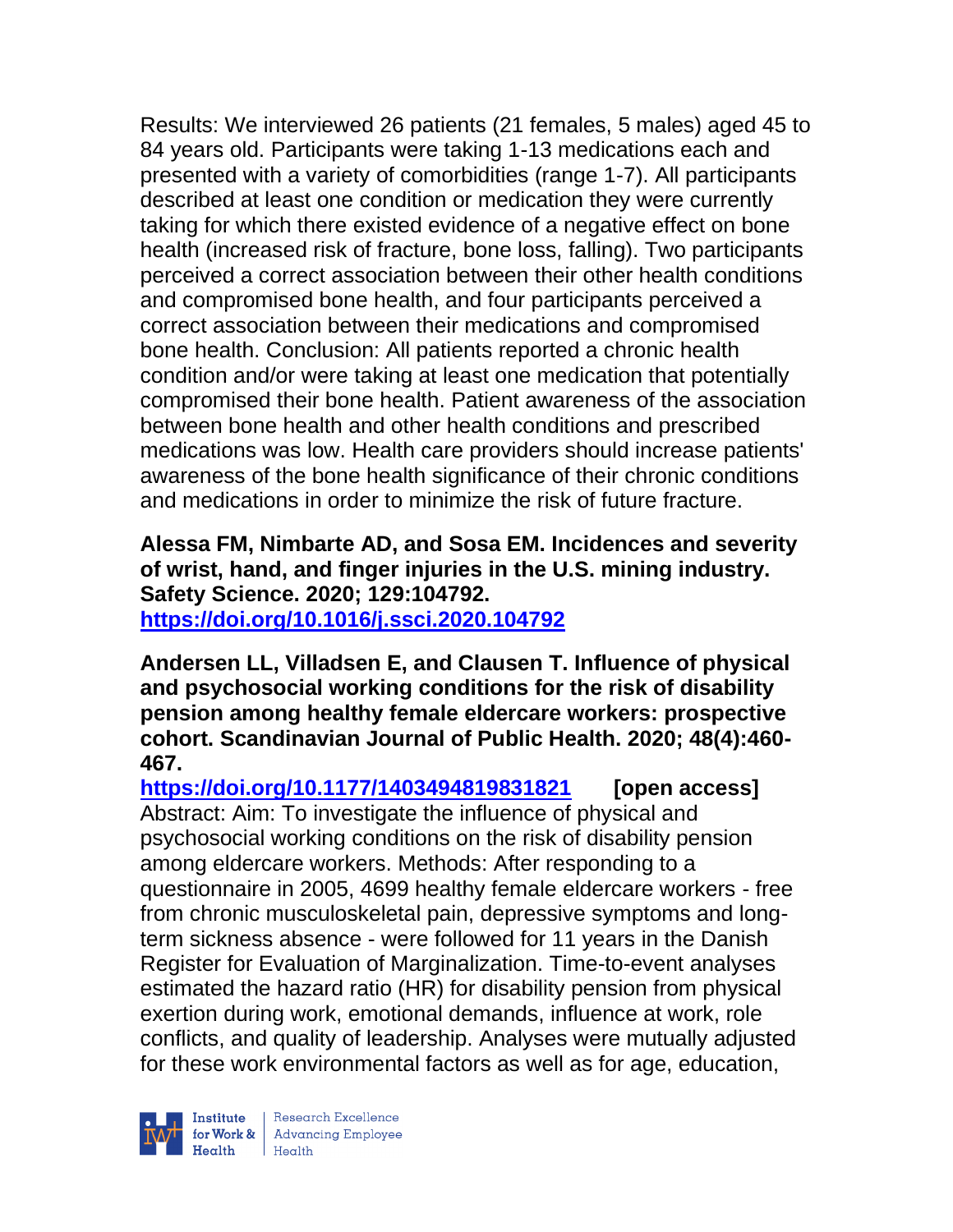smoking, leisure physical activity and body mass index. Results: During follow-up, 7.6% received disability pension. Physical exertion and emotional demands were associated with risk of disability pension, and both interacted with age. In age-stratified analyses, older eldercare workers (mean age 53 years at baseline) with moderate and high physical exertion (reference: low) were at increased risk with HRs of 1.51, 95% CI [1.06-2.15] and 2.54, 95% CI [1.34-4.83], respectively. Younger eldercare workers (mean age 36 years at baseline) with moderate emotional demands (reference: low) were at decreased risk with an HR of 0.57, 95% CI [0.37-0.85]. Conclusions: While a higher level of physical exertion is a risk factor for disability pension among older female eldercare workers, a moderate level of emotional demands is associated with lower risk among the younger workers. The age of the worker may be an important factor when providing recommendations for promoting a long and healthy working life

## **Borgheipour H, Eskandari D, Barkhordari A, Mavaji M, and Tehrani GM. Predicting the relationship between safety climate and safety performance in cement industry. Work. 2020; 66(1):109-117.**

# **<https://doi.org/10.3233/WOR-203155>**

Abstract: BACKGROUND: As cement industries have remarkably affected the economy of producer's countries, one of the main concerns of these industries is to prevent accidents and related costs. OBJECTIVE: The present study investigates the relationship between the safety climate and safety performance with the moderating role of safety knowledge and the mediating role of safety motivation in the cement industry. METHODS: Data were collected from 230 Iranian employees of the cement industry using a safety climate and performance questionnaire. The relationships between variables and analysis of the collected data were tested using structural equation modeling. RESULTS: The results indicated that the safety climate had a positive effect on safety performance in the cement industry. Moreover, management's commitment to safety was positively or negatively related to the social support and production pressure. There was either a positive and negative relationship between social support and production pressure of safety knowledge and safety motivation, respectively. CONCLUSION: The integrative model



| Research Excellence for Work & Advancing Employee<br>Health Health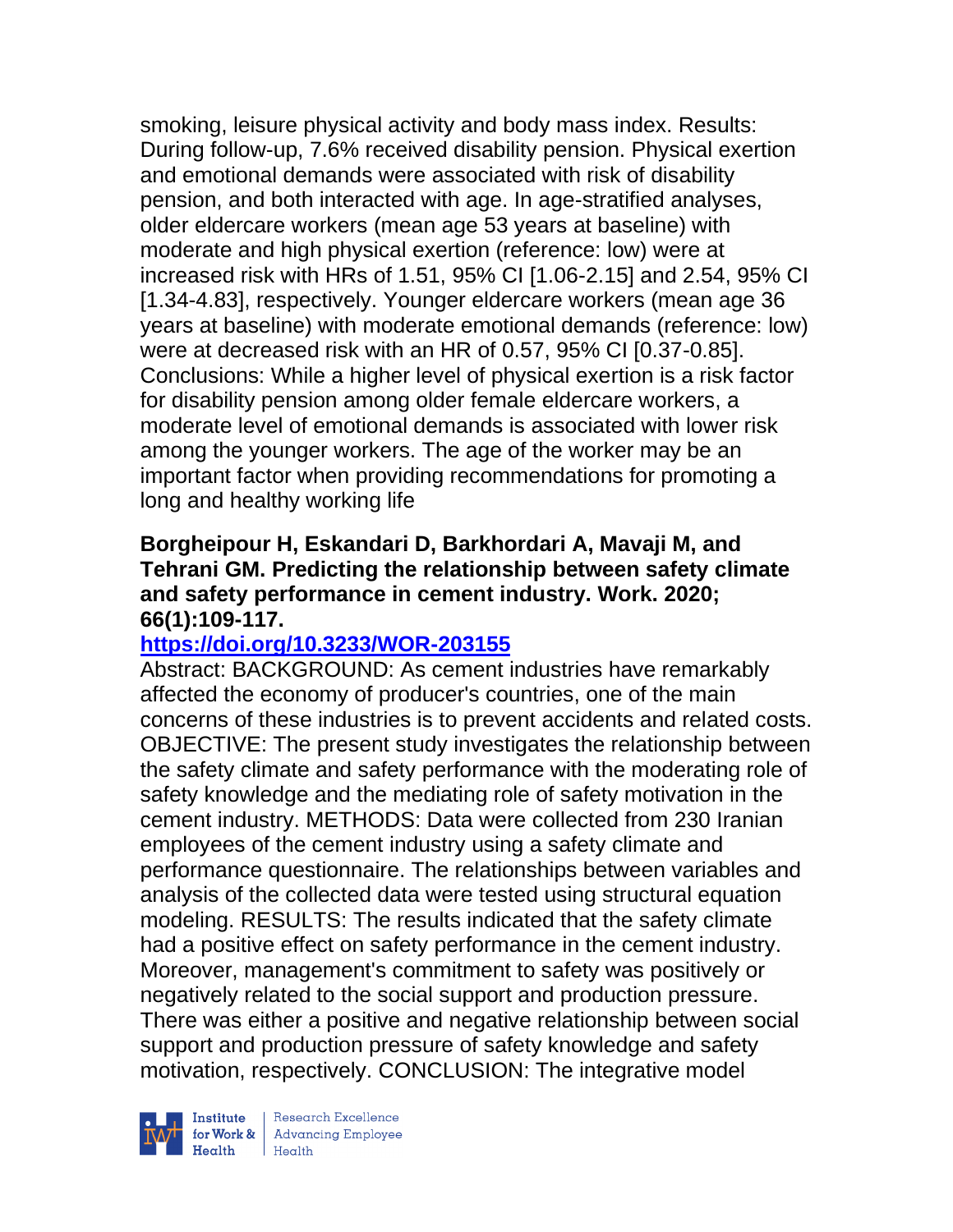suggested that it was important to promote the safety knowledge at all organizational levels to develop spontaneous activities and raise safety in the intended organization

#### **Bravo G, Viviani CA, Lavalliere M, Arezes PM, Martinez M, Dianat I, et al. Do older workers suffer more workplace injuries? A Systematic Review. International Journal of Occupational Safety and Ergonomics. 2020; [epub ahead of print]. <https://doi.org/10.1080/10803548.2020.1763609>**

Abstract: Aging populations are a dramatically-increased worldwide trend, both in developed and developing countries. This study examines the prevalence of fatal and non-fatal work-related injuries between young (under 45) and older workers (45 and above). A systematic literature review was used aimed at examining studies comparing safety outcomes, namely fatal and non-fatal injuries, between older and younger workers. Results show that 50% of the reviewed papers suggest that fatal injuries are suffered mainly by older workers, while the remaining 50% show no differences between older and younger workers. Regarding non-fatal injuries, 49% of the reviewed papers found no relationship between workers' age; 31% found increased age as a protective factor against non-fatal injuries; and 19% showed that older workers had a higher risk of non-fatal injuries than younger ones. This review suggests that older workers experience higher rates of fatal injuries, and younger workers higher rates of non-fatal injuries

**Cummings KJ, Stanton ML, Kreiss K, Boylstein RJ, Park JH, Cox-Ganser JM, et al. Work-related adverse respiratory health outcomes at a machine manufacturing facility with a cluster of bronchiolitis, alveolar ductitis and emphysema (BADE). Occupational & Environmental Medicine. 2020; 77(6):386-392. <https://doi.org/10.1136/oemed-2019-106296>** 

Abstract: Objectives: Four machine manufacturing facility workers had a novel occupational lung disease of uncertain aetiology characterised by lymphocytic bronchiolitis, alveolar ductitis and emphysema (BADE). We aimed to evaluate current workers' respiratory health in relation to job category and relative exposure to endotoxin, which is aerosolised from in-use metalworking fluid. Methods: We offered a questionnaire and spirometry at baseline and



| Research Excellence for Work & Advancing Employee<br>Health Health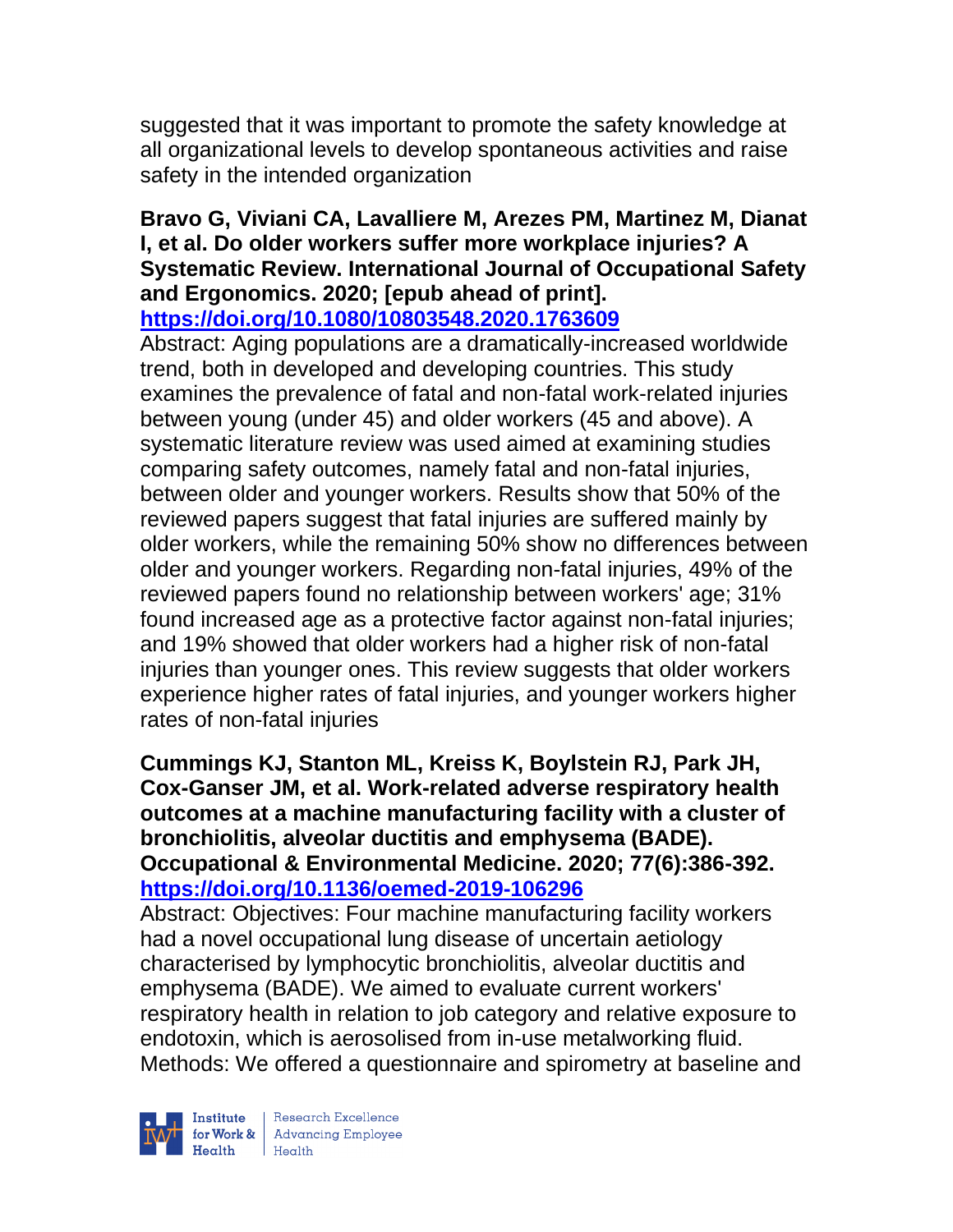3.5 year follow-up. Endotoxin exposures were quantified for 16 production and non-production job groups. Forced expiratory volume in one second (FEV1) decline =10% was considered excessive. We examined SMRs compared with US adults, adjusted prevalence ratios (aPRs) for health outcomes by endotoxin exposure tertiles and predictors of excessive FEV1 decline. Results: Among 388 (89%) baseline participants, SMRs were elevated for wheeze (2.5 (95% CI 2.1 to 3.0)), but not obstruction (0.5 (95% CI 0.3 to 1.1)). Mean endotoxin exposures (range: 0.09-28.4 EU/m3) were highest for machine shop jobs. Higher exposure was associated with exertional dyspnea (aPR=2.8 (95% CI 1.4 to 5.7)), but not lung function. Of 250 (64%) follow-up participants, 11 (4%) had excessive FEV1 decline (range: 403-2074 mL); 10 worked in production. Wheeze (aPR=3.6 (95% CI 1.1 to 12.1)) and medium (1.3-7.5 EU/m3) endotoxin exposure (aPR=10.5 (95% CI 1.3 to 83.1)) at baseline were associated with excessive decline. One production worker with excessive decline had BADE on subsequent lung biopsy. Conclusions: Lung function loss and BADE were associated with production work. Relationships with relative endotoxin exposure indicate work-related adverse respiratory health outcomes beyond the sentinel disease cluster, including an incident BADE case. Until causative factors and effective preventive strategies for BADE are determined, exposure minimisation and medical surveillance of affected workforces are recommended.

### **Di Nota PM, Anderson GS, Ricciardelli R, Carleton RN, and Groll D. Mental disorders, suicidal ideation, plans and attempts among Canadian police. Occupational Medicine. 2020; 70(3):183- 190.**

**<https://doi.org/10.1093/occmed/kqaa026> [open access]** Abstract: BACKGROUND: Recent investigations have demonstrated a significant prevalence of mental health disorders, including posttraumatic stress disorder (PTSD), and suicidal ideation, plans and attempts among Canadian public safety personnel, including police officers. What remains unknown is the relationship between mental disorders and suicide among sworn police officers, and the prevalence of both among civilian police workers. AIMS: To examine the relationship between suicidal ideation, plans and attempts and positive mental health screens for depression, anxiety, panic



 $\begin{tabular}{|l|} Institute & Research Excellence \\ \hline for Work & Advancing Employee \\ Health & Health \\ \end{tabular}$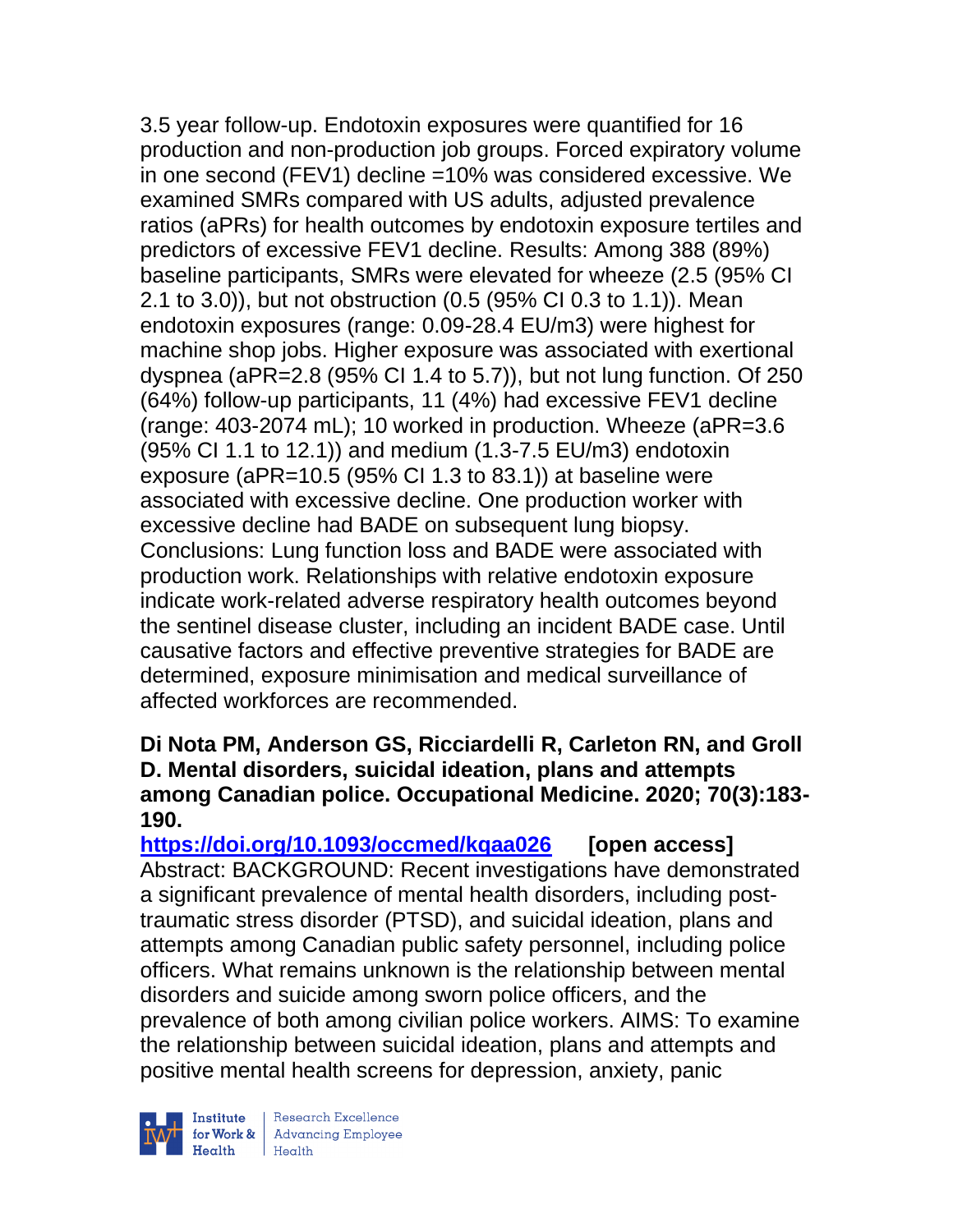disorder, alcohol abuse and PTSD among Canadian sworn and civilian police employees. METHODS: Participants completed an online survey that included self-report screening tools for depression, anxiety, panic disorder, alcohol abuse and PTSD. Respondents were also asked if they ever contemplated, planned or attempted suicide. Between-group (Royal Canadian Mounted Police [RCMP], provincial/municipal police and civilians) differences on mental health screening tools were calculated using Kruskal-Wallis analyses. The relationship between mental disorders and suicidal ideation, plans and attempts was evaluated with a series of logistic regressions. RESULTS: There were 4236 civilian and sworn officer participants in the study. RCMP officers reported more suicidal ideation than other police and scored highest on measures of PTSD, depression, anxiety, stress and panic disorder, which were significantly associated with suicidal ideation and plans but not attempts. Relative to provincial and municipal police, civilians reported more suicide attempts and scored higher on measures of anxiety.

CONCLUSIONS: The results identify a strong relationship between mental health disorders and increased risk for suicidal ideation, plans and attempts among sworn and civilian Canadian police employees

### **Froyland K and Terjesen HCA. Workplace perceptions of older workers and implications for job retention. Nordic Journal of Working Life Studies. 2020; 10(2):23.**

**<https://doi.org/10.18291/njwls.v10i2.120819> [open access]** Abstract: Older workers' opportunities for late careers are influenced by employer attitudes and willingness. Nordic managers seem unwilling to hire and retain older persons. In this article, we explore Norwegian workplace perceptions of older workers and the way they are positioned at the workplace. We base this article on qualitative interviews with managers and both union and HR-representatives from 19 companies. Previous research has linked this unwillingness to stereotypes and ageism among employers. We find that the perceptions of older workers do not rest only on stereotypes and ageism, but also on concrete experiences of older workers and processes or mechanisms of positioning and polarization that sometimes occur within the workplace. These actors perceive older workers as a heterogeneous group. We argue that these perceptions may lead to ambivalence towards older workers as a group, and in



Research Excellence for Work & Advancing Employee<br>Health Health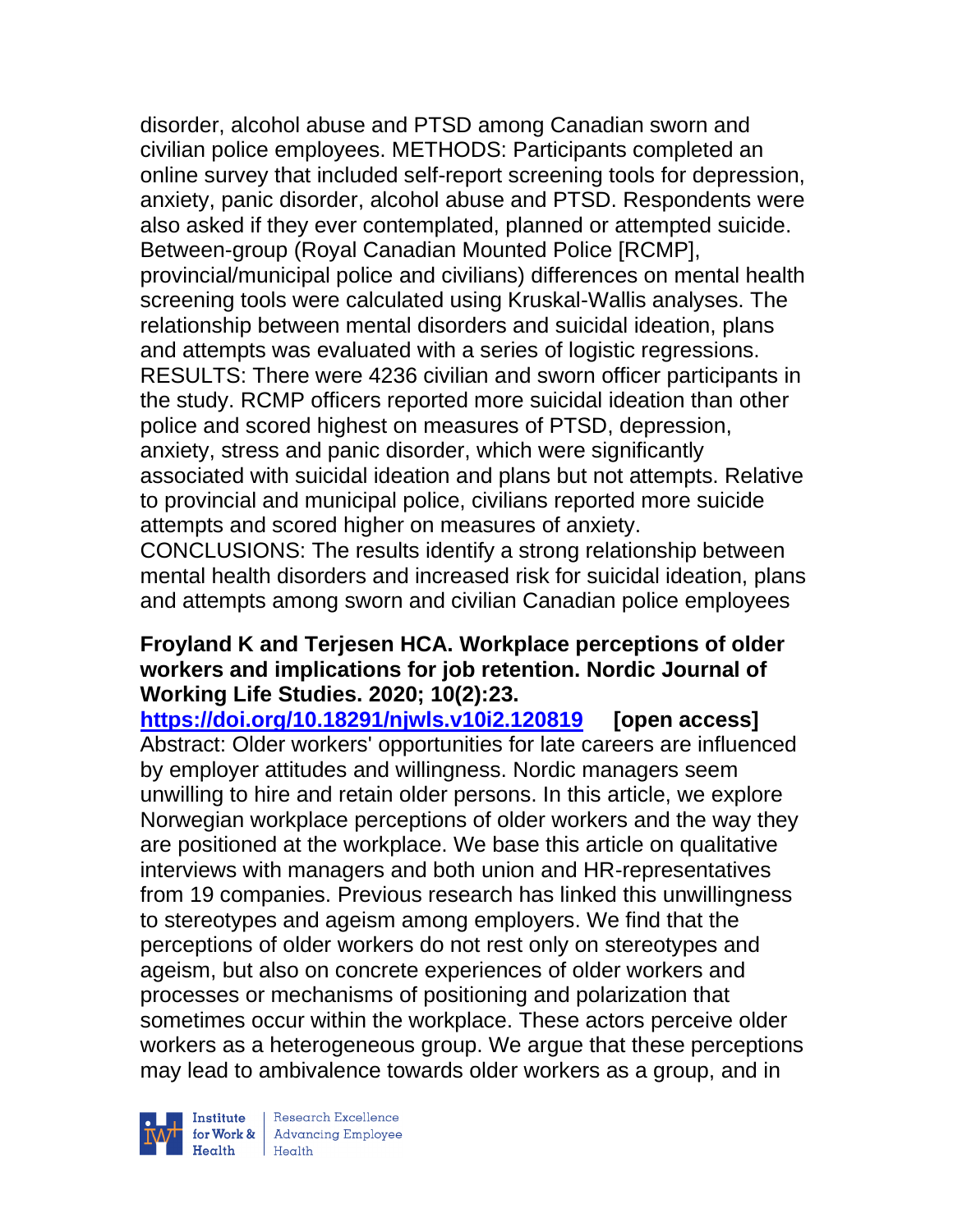how to handle them individually. Qualified and available support and flexible strategies are needed.

## **Koopmans E, Fyfe T, Eadie M, and Pelletier CA. Exploring prevention and mitigation strategies to reduce the health impacts of occupational exposure to wildfires for wildland firefighters and related personnel: protocol of a scoping study. Systematic Reviews. 2020; 9(1):119.**

**<https://doi.org/10.1186/s13643-020-01381-y> [open access]** Abstract: BACKGROUND: With an increase in wildfire activity across the globe and growing numbers of personnel involved each year, it is necessary to explore the health impacts of occupational exposure to wildfires and the practices and policies that can be implemented to mitigate these effects. The aim of this work is to (1) identify the impact occupational exposure to wildfires has on health outcomes including physical, mental, and social wellbeing; (2) examine the characteristics and effectiveness of mitigation strategies or policies to reduce negative health impacts as reported by current literature and reports; and (3) develop a program of research to address and understand the health impacts of occupational exposure to wildfires based on gaps in the literature and stakeholder priorities. METHODS: This scoping study will be conducted in two phases: (1) scoping literature review and (2) modified Delphi process. The literature review will follow a methodologically rigorous scoping review approach that includes (a) identifying the research question (and protocol development), (b) identifying literature (an iterative process), (c) selecting relevant studies, (d) extracting data into tables, and (e) synthesizing, summarizing, and reporting results. Alongside this, a modified Delphi process will be conducted to define priorities for wildland fire occupational health research. A partnership with the British Columbia (BC) Wildfire Service will enable exploring the appropriateness of identified mitigation strategies and health risks for the BC context. DISCUSSION: This two-phase approach will provide an in-depth review of the literature of the health impacts of occupational exposure to wildfires and identify mitigation strategies or policies implemented to protect workers and reduce negative health impacts. It is anticipated that these findings may provide recommendations for "quick wins" or initial action that can be implemented within the BC context to reduce negative health



Research Excellence Institute<br>
for Work & Advancing Employee<br>
Health Health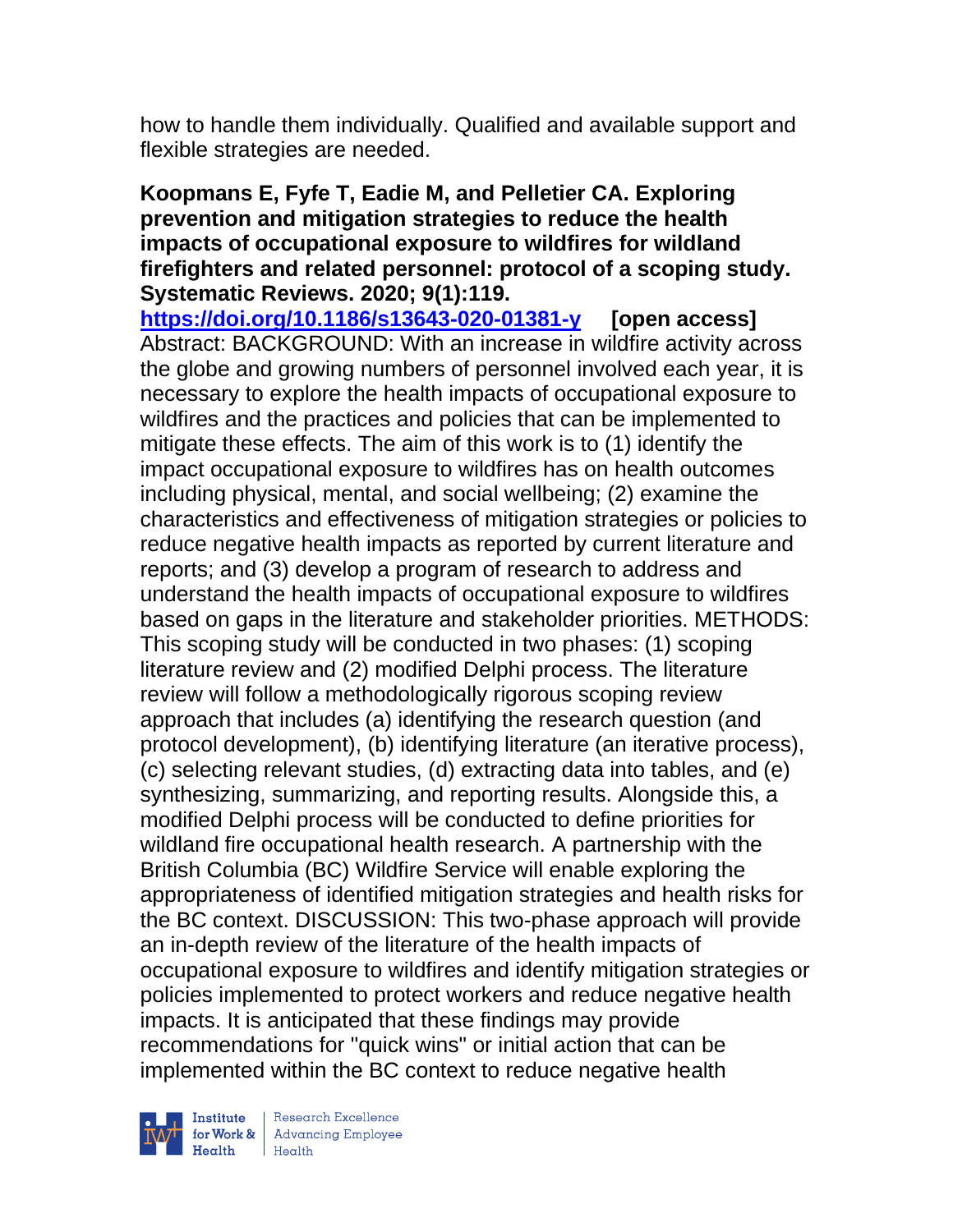outcomes, and inform gaps in context-specific research that needs to be addressed through a strategic, collaborative research program over the next 5 years. SYSTEMATIC REVIEW REGISTRATION: Open Science Framework osf.io/ugz4

## **Kudo T and Belzer MH. Excessive work hours and hypertension: evidence from the NIOSH survey data. Safety Science. 2020; 129:104813.**

**<https://doi.org/10.1016/j.ssci.2020.104813>** 

**Lind CM, Forsman M, and Rose LM. Development and evaluation of RAMP II: a practitioner's tool for assessing musculoskeletal disorder risk factors in industrial manual handling. Ergonomics. 2020; 63(4):477-504.** 

**<https://doi.org/10.1080/00140139.2019.1710576> [open access]** Abstract: RAMP II is an observation-based tool developed for assessing a wide range of musculoskeletal disorder risk factors related to industrial manual handling. RAMP II, which is part of the RAMP tool, is based on research studies and expert judgments. The assessment relies mainly on direct or video observations of the work being assessed, but additionally on measured push/pull forces and weights of handled objects, and on perceived workload and discomfort. Over 80 practitioners participated in the development of the tool. According to the evaluations, 73% of the assessment items evaluated had acceptable reliability, and the majority of the potential end-users reported that RAMP II is usable for assessing risks and as a decision base. It is concluded that this study provides support that RAMP II is usable for risk assessment of musculoskeletal disorder risk factors in industrial manual handling. Practitioner summary: RAMP II is an observation-based assessment tool for screening and assessing major musculoskeletal exposures in industrial manual handling jobs. Over 80 practitioners participated in the development of the tool. This study provides support that RAMP II is usable for risk assessment of musculoskeletal disorder risk factors in industrial manual handling. Abbreviations: CTS: carpal tunnel syndrome; HARM: the Hand Arm Risk Assessment method; IMP: intramuscular pressure; K(w): linearly weighted kappa; LBD: lower back disorders; LBP: lower back pain; MAWL: maximum acceptable weight of lift; MHO: manual handling operations; MSD: musculoskeletal disorder;

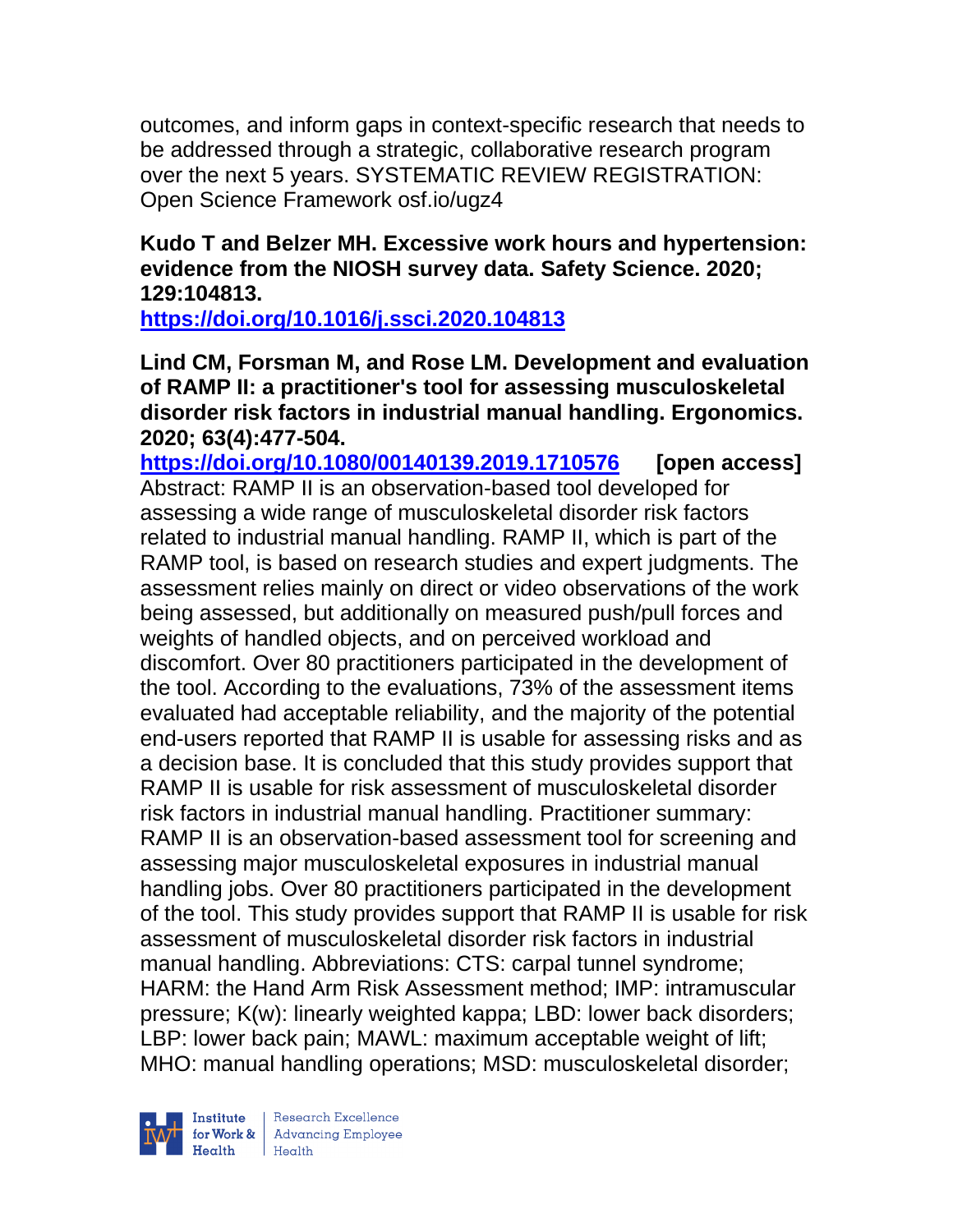MNSD: neck-shoulder disorder; NSP: neck-shoulder pain; OCRA: the Occupational Repetitive Action methods; OHS: occupational health and safety; PABAK: prevalence and bias adjusted kappa; p0: proportion of agreement; RAMP: Risk Assessment and Management tool for manual handling Proactively; ROM: range of motion; RPL: risk and priority level; RSI: the Revised Strain Index; RULA: the Rapid Upper Limb Assessment; SWEA: Swedish Work Environment Authority; UEMSDs: upper-extremity work-related musculoskeletal disorders; WMSD: work-related musculoskeletal disorder; WRMSD: work-related musculoskeletal disorder; workday(8h): eight hours workday

**Uhrenholdt Madsen C, Kirkegaard ML, Dyreborg J, and Hasle P. Making occupational health and safety management systems 'work': a realist review of the OHSAS 18001 standard. Safety Science. 2020; 129:104843. <https://doi.org/10.1016/j.ssci.2020.104843>** 

**Milner A, Aitken Z, Byars S, Butterworth P, and Kavanagh A. Do gender and psychosocial job stressors modify the relationship between disability and sickness absence: an investigation using 12 waves of a longitudinal cohort. Scandinavian Journal of Work, Environment & Health. 2020; 46(3):302-310. <https://doi.org/10.5271/sjweh.3865> [open access]** Abstract: Objectives A considerable proportion of the working population reports a disability. These workers may be at risk of adverse outcomes, including longer periods of sickness absence. This study examined the causal effect of disability on sickness absence and the role of psychosocial job stressors and gender as effect modifiers. Methods Data on paid and unpaid sick leave, disability (yes/no) and psychosocial job stressors were available from 2005 to 2017 from the Household, Income and Labour Dynamics in Australia (HILDA) survey. Negative binomial models were used to model the rate of sickness absence in a year. Results In the random effects model, workers with disability had 1.20 greater rate of sickness absence in a year [95% confidence interval (CI) 1.17-1.23, P<0.001] after adjustment for confounders. The rate was slightly lower in the fixed effects model. There was evidence of multiplicative interaction of the effect by gender and job control. The effect of

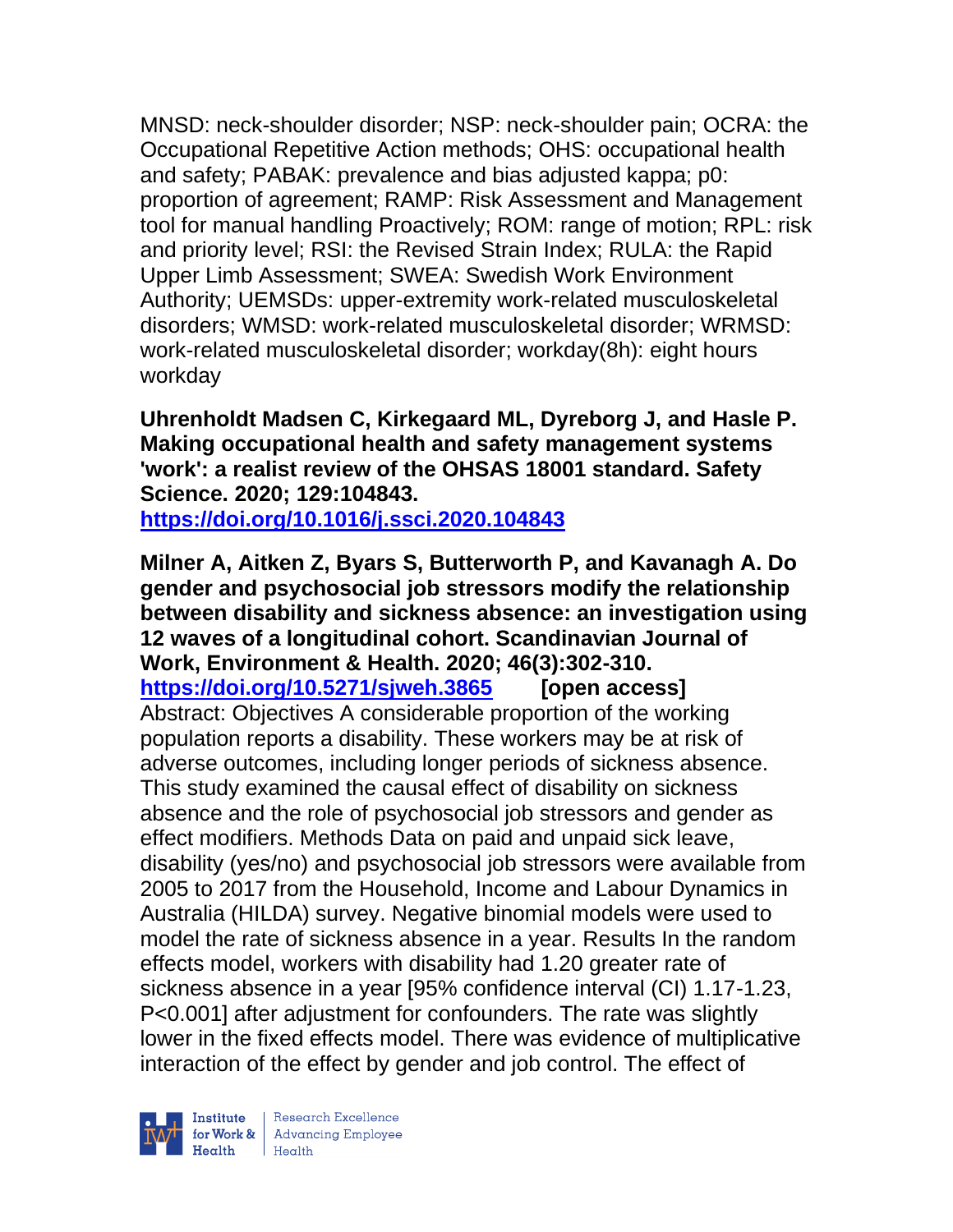disability on sickness absence was greater among men than women, and higher for people with low job control compared to those with high job control. Conclusions There is a need for more research about the factors that can reduce sickness leave among workers with disabilities

# **Rosemberg MA. Health and safety considerations for hotel cleaners during Covid-19. Occupational Medicine. 2020; 70(3):214-215.**

**<https://doi.org/10.1093/occmed/kqaa053> [open access]**

**Shah SC, Boffetta P, Johnson KC, Hu J, Palli D, Ferraroni M, et al. Occupational exposures and odds of gastric cancer: a StoP project consortium pooled analysis. International Journal of Epidemiology. 2020; 49(2):422-434.** 

# **<https://doi.org/10.1093/ije/dyz263>**

Abstract: BACKGROUND: Gastric cancer pathogenesis represents a complex interaction of host genetic determinants, microbial virulence factors and environmental exposures. Our primary aim was to determine the association between occupations/occupational exposures and odds of gastric cancer. METHODS: We conducted a pooled-analysis of individual-level data harmonized from 11 studies in the Stomach cancer Pooling Project. Multivariable logistic regression was used to estimate the odds ratio (OR) of gastric cancer adjusted for relevant confounders. RESULTS: A total of 5279 gastric cancer cases and 12 297 controls were analysed. There were higher odds of gastric cancer among labour-related occupations, including: agricultural and animal husbandry workers [odds ratio (OR) 1.33, 95% confidence interval (CI): 1.06-1.68]; miners, quarrymen, welldrillers and related workers (OR 1.70, 95% CI: 1.01-2.88); blacksmiths, toolmakers and machine-tool operators (OR 1.41, 95% CI: 1.05-1.89); bricklayers, carpenters and construction workers (OR 1.30, 95% CI: 1.06-1.60); and stationary engine and related equipment operators (OR 6.53, 95% CI: 1.41-30.19). The ORs for wood-dust exposure were 1.51 (95% CI: 1.01-2.26) for intestinal-type and 2.52 (95% CI: 1.46-4.33) for diffuse-type gastric cancer. Corresponding values for aromatic amine exposure were 1.83 (95% CI: 1.09-3.06) and 2.92 (95% CI: 1.36-6.26). Exposure to coal derivatives, pesticides/herbicides, chromium, radiation and magnetic

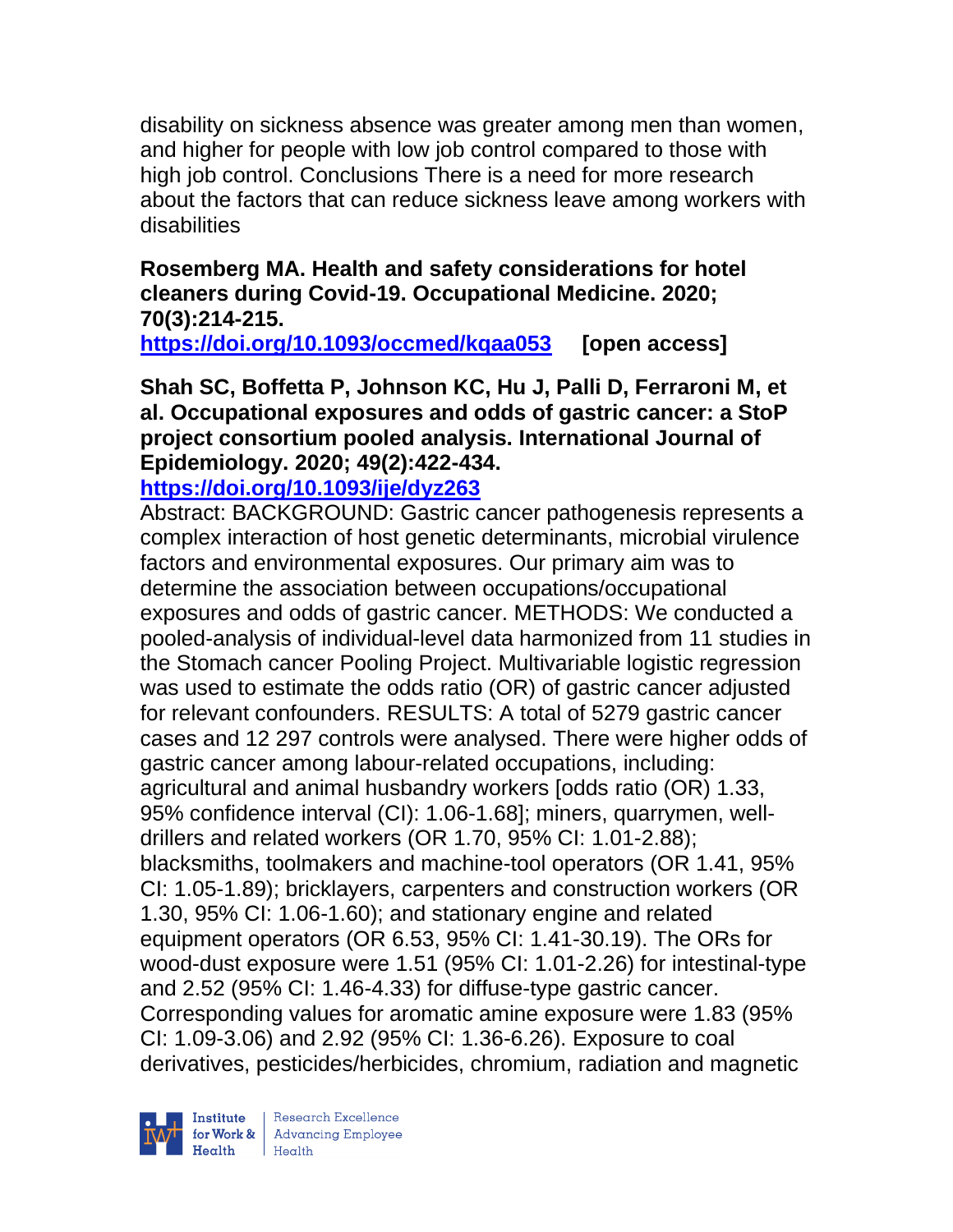fields were associated with higher odds of diffuse-type, but not intestinal-type gastric cancer. CONCLUSIONS: Based on a large pooled analysis, we identified several occupations and related exposures that are associated with elevated odds of gastric cancer. These findings have potential implications for risk attenuation and could be used to direct investigations evaluating the impact of targeted gastric cancer prevention/early detection programmes based on occupation

#### **Tran BX, Vu GT, Latkin CA, Pham HQ, Phan HT, Le HT, et al. Characterize health and economic vulnerabilities of workers to control the emergence of COVID-19 in an industrial zone in Vietnam. Safety Science. 2020; 129:104811.**

**<https://doi.org/10.1016/j.ssci.2020.104811> [open access]** Abstract: The detection of first COVID-19 infected industrial worker in Vietnam on 13 April 2020 prompted timely effort to examine the health problems, behaviors, and health services access of industrial workers to inform effective and appropriate COVID-19 control measures, minimizing the risk of industrial sites becoming the next disease cluster. A search strategy involving search terms corresponding to 'health', 'industrial worker', and 'Vietnam' was applied to search for related papers published in English on Web of Science, PubMed, and Google Scholar. Duplicates were removed, and relevant data were extracted from the full text of remaining publications. Results showed that underlying health problems, including respiratory system problems, were common among industrial workers. Many suffered occupational diseases and/or workrelated injuries. Self-treatment (without medication) was the most used method when having health problems (by 28.2–51% of participants), followed by visiting commune health centers (24%) and self-medication (20.3%). Findings suggest a high risk of disease spreading among industrial workers and of them suffering more severe conditions when infected. Economic vulnerabilities may be the reason for workers' reluctance to taking time off work to attend hospital/clinic. These imply a need for involving local pharmacies, commune health centers, traditional health providers or village health collaborators as local health gatekeepers who are the first point of detecting and reporting of suspected COVID-19 cases, as well as a channel where accurate information regarding COVID-19, protective



| Research Excellence Finantium Research Excellence<br>
For Work & Advancing Employee<br>
Health Health